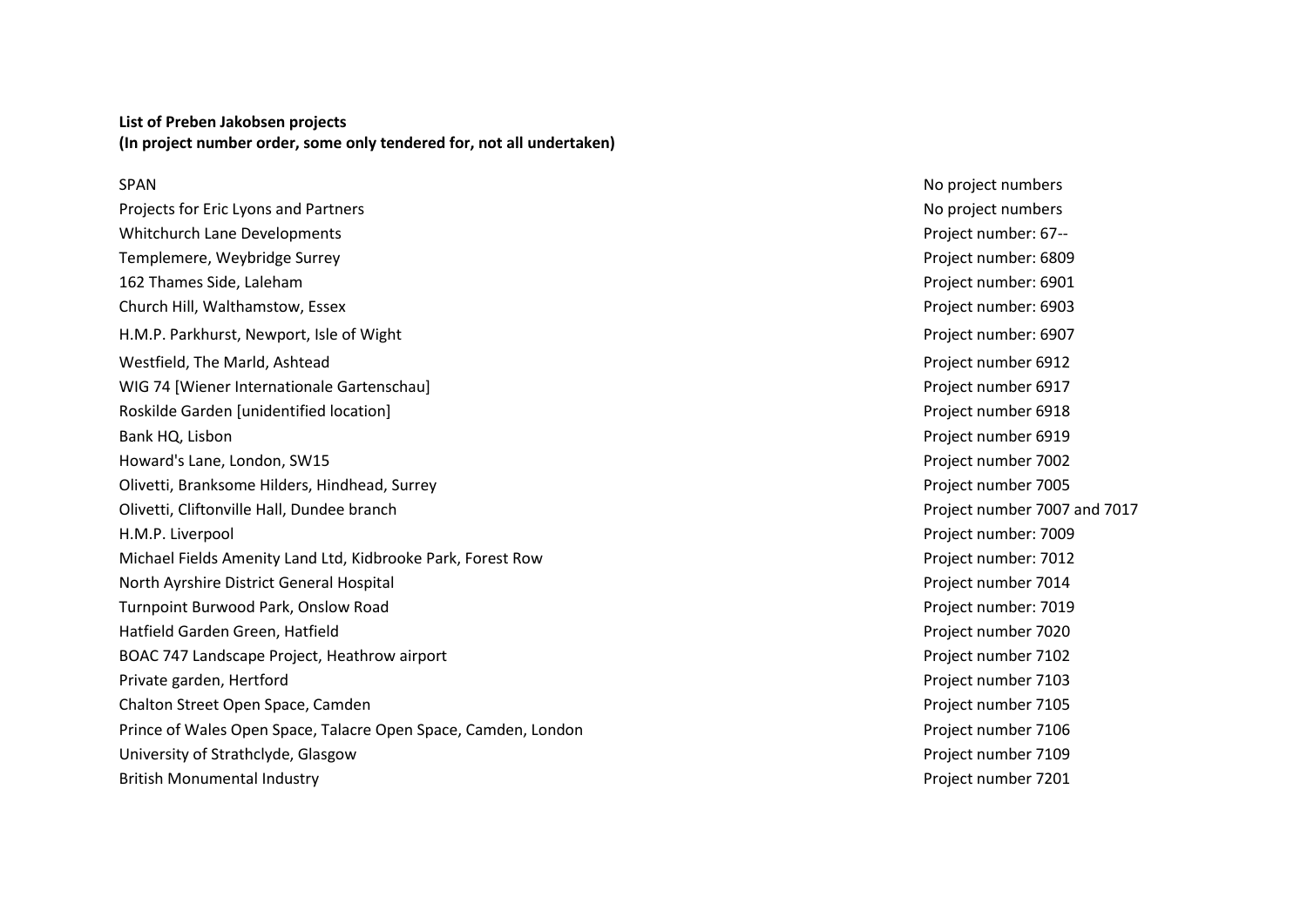Station Garage, Reigate **Project number 7210** Hounslow Civic Centre Project number 7301 Greenleys Housing for rent, Milton Keynes **Project number 7304** Project number 7304 Greenleys Housing for sale, Milton Keynes **Project number 7305** Project number 7305 Greenleys Local Centre, Milton Keynes **Project number 7307** and the United States Project number 7307 High Street, Hampton Hill, Middlesex extension of the extension of the extension of the Project number 7308 Horsham Hospital Project number 7401 Private residence, Bahrain Project number 7406 Willingdon trees, Eastbourne **Project number 7502 Willingdon trees**, Eastbourne Kimpton, Hertfordshire **Project number 7503** Project number 7503 Riyadh Project number 7504 Nursery site, OPD, Broderick Road, Eastbourne **Project number 7601** Project number 7601 Redhill District General Hospital **Project number 7603** and the set of the set of the set of the set of the set of the set of the set of the set of the set of the set of the set of the set of the set of the set of the set Sandpit Lane [unidentified location] example 2646 and project number 7646 ETC Fencing Supplies Ltd **Project number: 7701** Lingfield Road, Wimbledon Project number 7703 Staveley Gardens, Chiswick Project number: 7705 8 Charles Street, London **Project number: 7708** New packing plant, Blagrave Farm, Swindon/Anchor Foods, Swindon Project number: 7709 Seven Sisters Road, London Project number: 7802 Blagrave Farm Estate, Swindon Project number 7803 E.H. Bradley Planning Services Ltd, landscape structure plan and tree and hedgerow survey Project number: 7804 Encyclopaedia of Gardening - Time Life Project number: 7805 Pipers Green, Stanmore **Project number: 7902** Coldharbour Barn, Surrey Project number 7903 Pan Books, Basingstoke **Project number 7908** Angel Intersection, London Project number 8005 HMS Cambridge design competition Project number 8008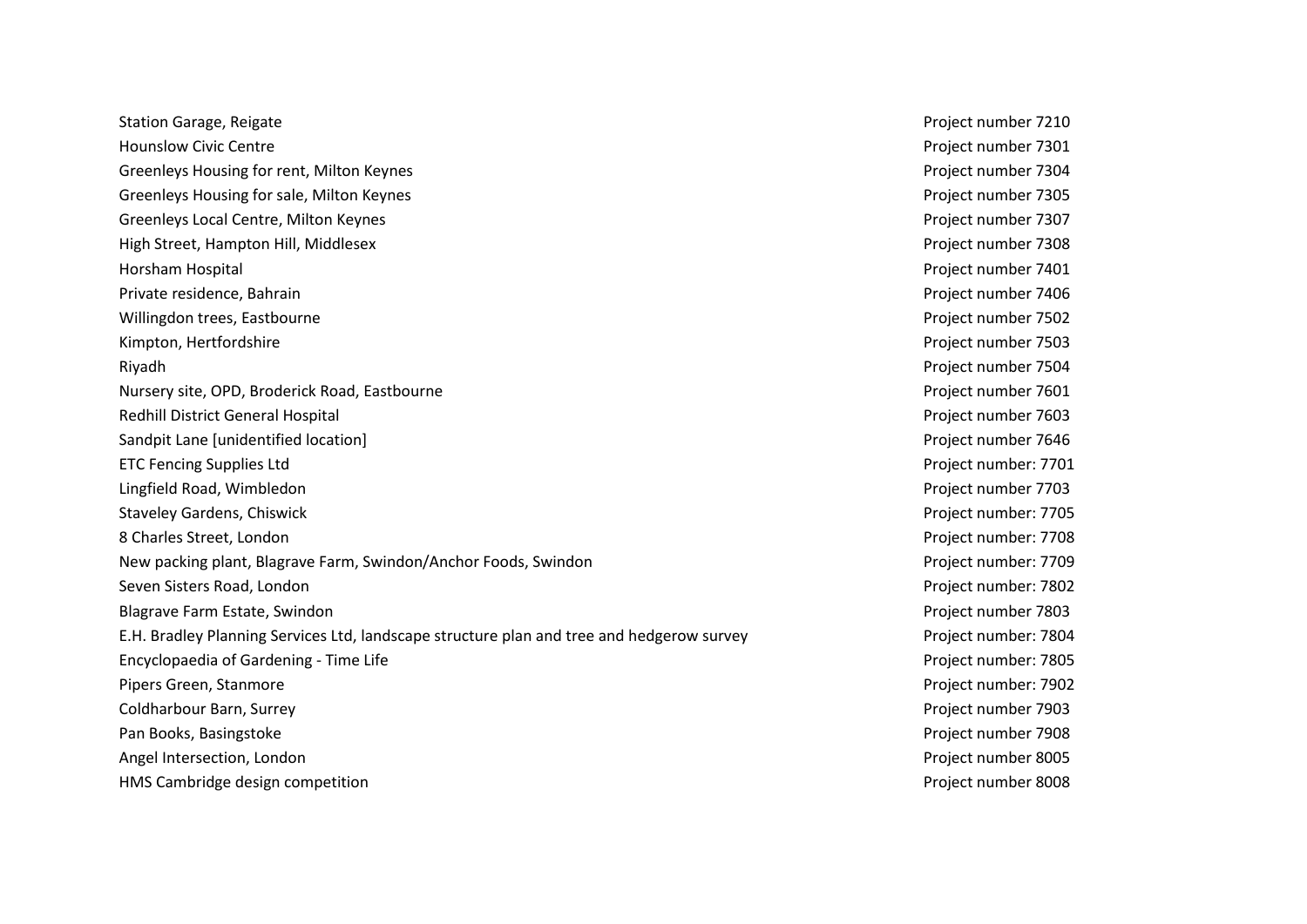Denham Estate, Suffolk Project number 8007 Great Smith Street, London Project number 8101 Finwell House, Finsbury Square, London Project number 8102 Distribution Centre, Bristol Project number 8103 Dundon House, Oxfordshire Project number 8105 Orchard Farm, Broadway, Worcestershire **Project number 8108** Project number 8108 Sculpture Garden, Chelsea 1982 (Brophy Ltd)/ Chelsea Flower Show 1984 Project number: 8110 West Gate One, Ealing Project number 8203 Broadway Office Village, Stratford, London, E15 Project number: 8204 BDF, Tesa Ltd, Blakelands, Milton Keynes **Project number 8216** Project number 8216 Foresters House, Sherston, Wiltshire **Foresters House, Sherston, Wiltshire** Project number 8217 International Garden Festival, Liverpool 1984 **Project 10 and 2018** Project number 8218 Lane End, Surrey Project number 8303 Farnborough College of Technology **Project number 8309** Project number 8309 Aberaman, Welsh Development Agency, Mid-Glamorgan **Project number 8312** Kay & Kears site, Blaenavon Project number 8314 St. Monica, Westfield, Bristol Project number 8402 Broadwater Park, Denham, Buckinghamshire **Project number 8404** Project number 8404 H.M.S. Osprey, Portland Project number 8405 Sun Life of Canada, Basingstoke Project number 8406 Victoria Way, Woking, EPR minor scheme Project number 8408 Carshalton, EPR minor scheme [unidentified location] Project number 8409 Denham, Roussell Laboratories Project number: 8413 Harston Mill, CIS Cambridge Project number: 8415 Dartington Hall, Totnes, Devon **Project number: 8416** Project number: 8416 Stothard Place, London Project number 8417 Reece Mews, London **Project number 8418** Henbury Hall, Cheshire Project number 8501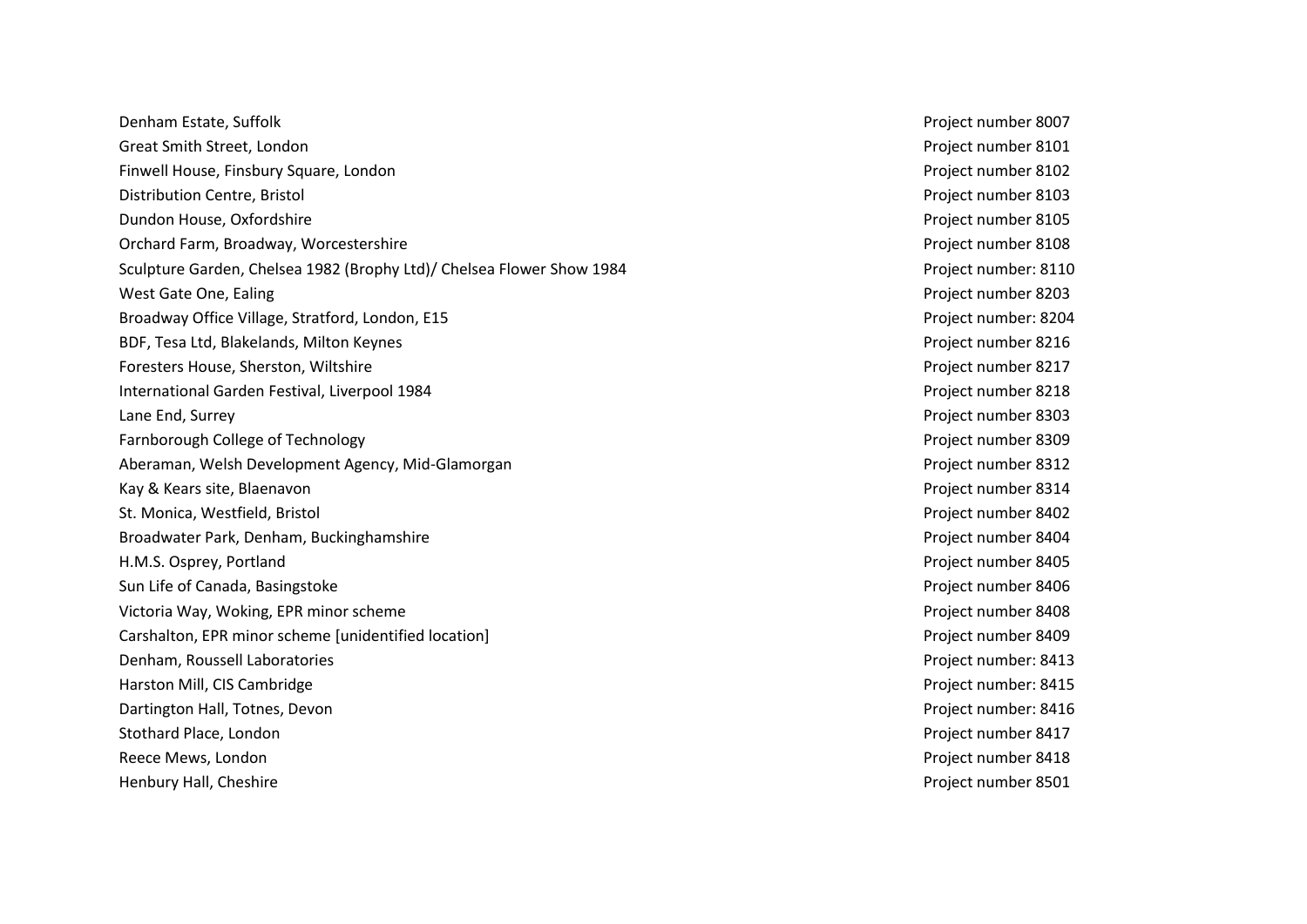Barking Hospital **Project number: 8502** Chadwell Heath Hospital Project number 8503 Abbeyfield, Southend -on Canada Life Place, Potters Bar Project number 8507 Royal Well, Cheltenham Project number: 8518 Vicarage car park, and associated works, Canada Life **Project number: 8601** Project number: 8601 Gloucester office building example of the state of the state of the state of the Project number 8603 Cwmbran Drive, Phase 2, Contract A & B **Project number 8615** Project number 8615 Westcott Site Royal Ordnance **Project number: 8619** Project number: 8619 Leavesden Hospital, Abbots Langley Project number 8620 Berketex Head Office, Milton Keynes Project number 8702 Cheltenham Pedestrianisation **Project number 8703** and the energy of the energy of the energy of the energy of the energy of the energy of the energy of the energy of the energy of the energy of the energy of the energy of Wellcome Foundation Ltd, Langley Court, Beckenham **Project number 8706** Project number 8706 Tower Street Offices, Winchester, Hampshire **Project number 8711 Project number 8711** Alton Tertiary College, Hampshire Project number 8712 West Totton Local Centre and First School, Hampshire **Project number 8713** Project number 8713 Nirvana, Weybridge, Surrey Project number 8803 Braywick Road Offices, Maidenhead (Statesman) **Project number 8813** Project number 8813 Westcott site, Royal Ordnance **Project number: 8814** Project number: 8814 Talgarth Estates / Tottenham Court Road, EPR Project number 8815, 8817? The Slate Garden, National Garden Festival, Ebbw Vale **Project number: 8819** Project number: 8819 Pildamms Parkens Entre, Malmo, Sweden Project number: 8820 Kings College, Kings Road, Chelsea Project number: 8912 Brylle Project number: 8914 Chawton House Project number: 9004 Smithkline Beecham, Harlow Project number: 9011 Smithkline Beecham, Great Burgh Project number: 9017

Project number 8506 The Judge Institute, Cambridge **Project number: 9103** Project number: 9103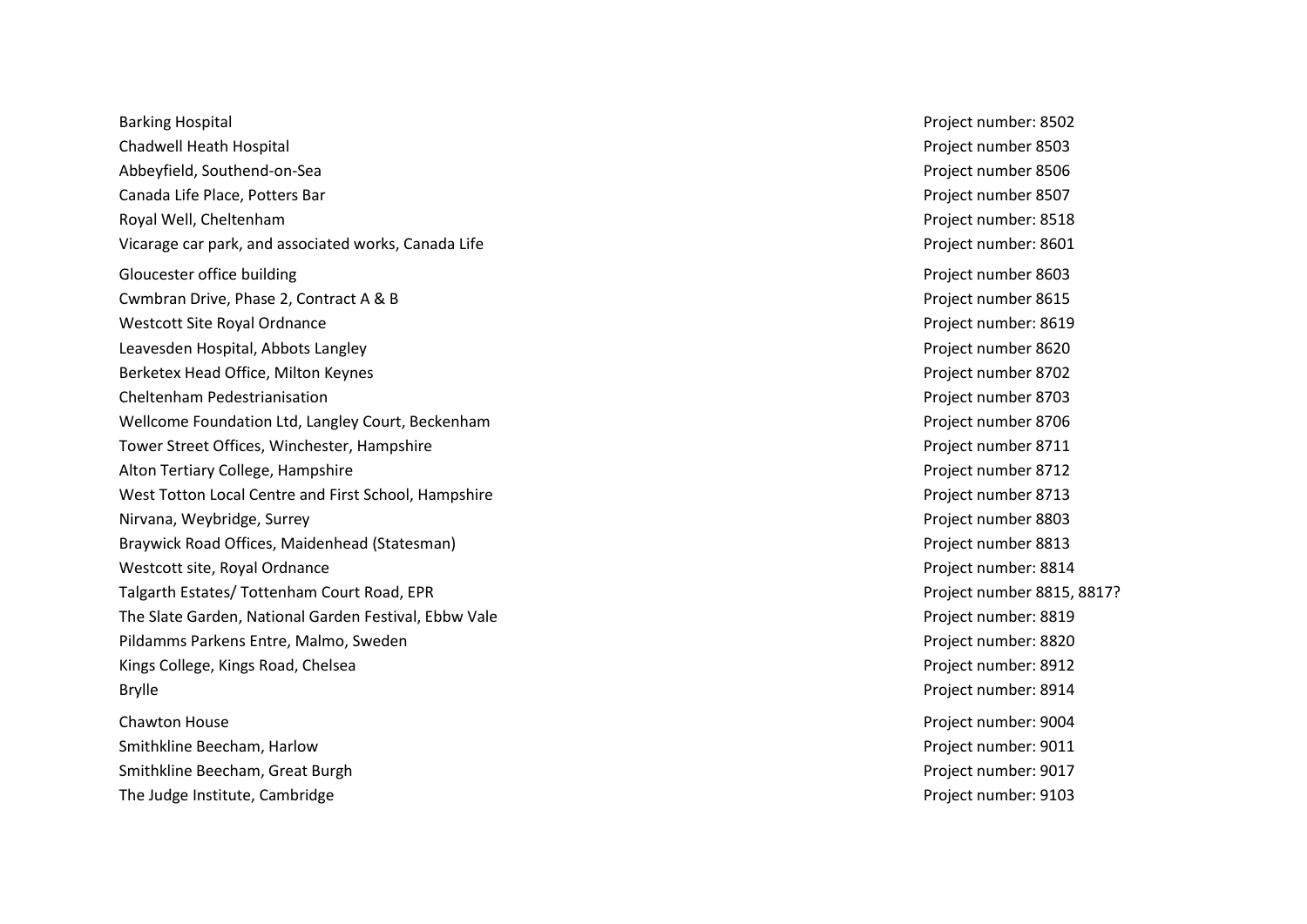American Community School, Surrey **American Community School, Surrey Project number: 9107** Learning and Business Development Centre **Project number: 9106** Project number: 9106 Festival du Jardins, Chaumont sur Loire **Project number: 9201** Project number: 9201 Orang-utan Habitat, Jersey Wildlife Preservation Trust Project number: 9302 Atlantic Wharf, Regalian Homes Ltd **Project number: 9308** Project number: 9308 Lamela Arena, Madrid Project number 9403 Peninsula Barracks, Winchester **Project number: 9404** Project number: 9404 The Old Vicarage, Chardstock, Devon Project number: 9405 The Old Vicarage, Chardstock, Devon Project number: 9406 Hermitage Bas, N. Wapping, London/ BBC Modernist Show Garden, NEC Project number: 9504 The Royal Horticultural Show, Chelsea, 1996 **Project number: 9505** Project number: 9505 The Colt Car Company Ltd, Mitsubishi Show Garden **Project number: 9506** Project number: 9506 Chickenshed Theatre Project number 9507 Canary Wharf **Project number 9605** Canary Wharf **Other – no project numbers** Specification landscape for Friars Primary School, L.C.C., Southwark Landscape specification and planting list for Whitchurch Lane Development Headquarters building for A.E.N.A., Madrid, Spain Vicarage in Devon Hearts of Oak Convalescent Home, Broadstairs, Kent Land at Abingdon Lock, Bedford Road, Northampton Housing development at Westmill, Herefordshire Wentworth Club, Virginia Water, Surrey Queens West Development Cardiff Wickham housing, Ware

Box Mill

Honda site, South Marston